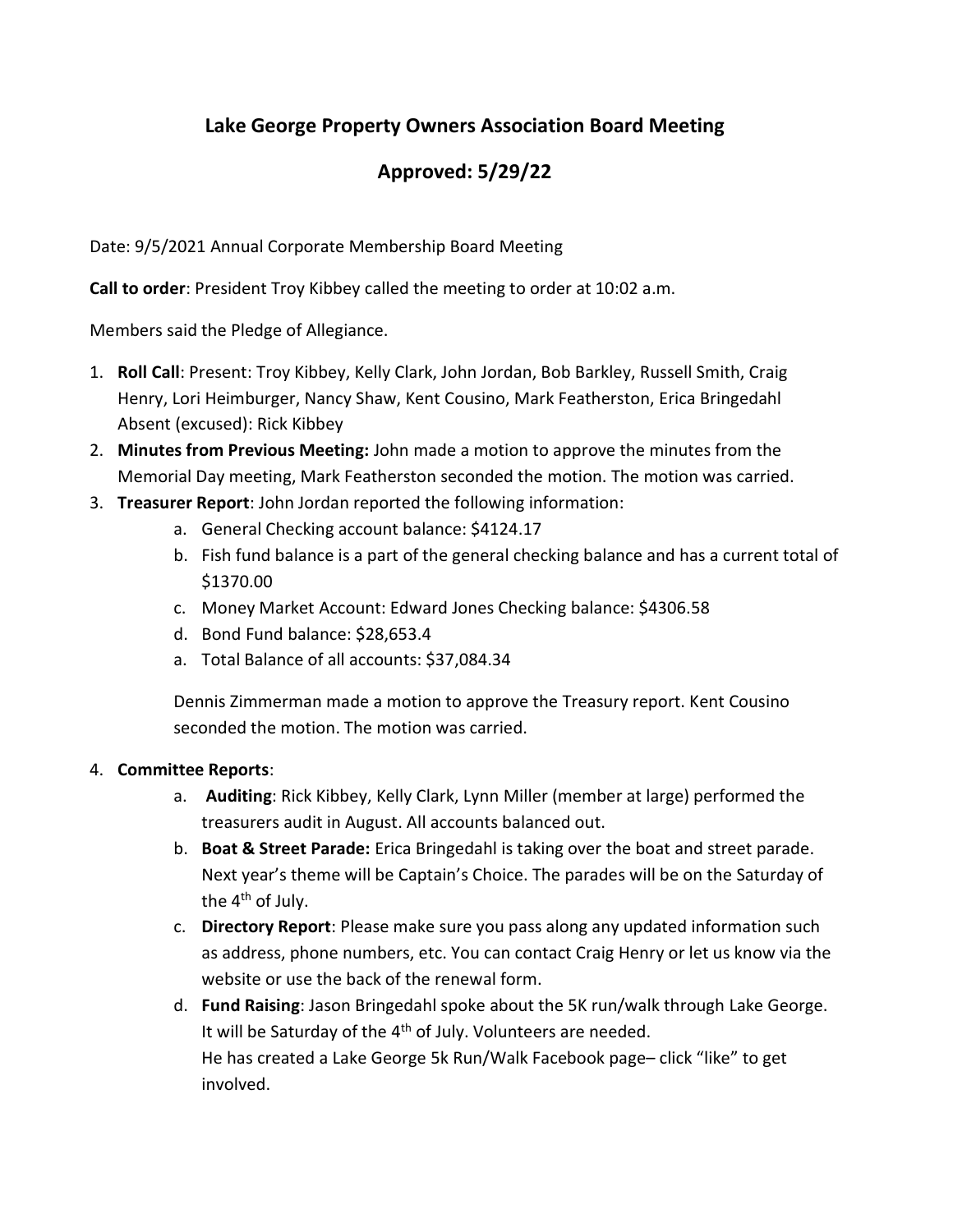Tentative route will be Swiss Drive – down Arbor Drive loop around and back to the Swiss Inn. Jason has been in contact with Dennis Zimmerman to discuss the route which is not finalized yet.

- e. Hospitality: Erica Bringedahl will handle this in the future once we go back in doors.
- f. Lake Quality: Mark Featherson, Troy Kibbey, and Russell Smith went out with Dennis Zimmerman one day to do the sampling of the lakes. It was a good experience for all of them.
- g. Membership: 1 new membership today. 163 have paid so far this year.
- h. Merchandise: We have fitted hats for sale. This will be the last of the 50<sup>th</sup> anniversary merchandise. Anyone can use the link on our website to order what you want to order.
- i. Newsletter/Website: The newsletter went out a couple of weeks ago. Lori does a great job putting that together.
- j. Township Liaison: Russ thought it was a great opportunity that he had A member asked if we can shoot a video doing the next sampling next and add it to the website so members can see how the sampling is performed.
- k. Community Liaison: Nancy Booster's Chicken dinner starting at 4pm today.
- l. Fish Committee: No report.
- 5. Old Business: None
- 6. New Business: Ballots were passed out and voting for four new members.

Dale – Muscular Dystrophy – passing of the boot

Voting Results – 32 Rick, 28 Kent, 34 Eric, 33 Lynn 32 Brad. The new board members will be Rick Kibbey, Eric Kibbey, Lynn Miller, and Brad Cecil. Kelly Clark made a motion to approve the voting results. John Jordan seconded the motion. The motion was carried.

Dennis Zimmerman – guest speaker –

- Water samples were taken from both Shingle Lake and Lake George. The phosphorus levels were up in Lake George, which means there are people shoveling leaves into the lake. The samples that were taken in August get turned into an office in Cadillac on September 14<sup>th</sup>.
- Plowing snow you cannot push snow across the road. State ordinance it is a \$500 fine.
- Fire Department starting wage \$14/hour with no training. All fire departments need help. We received a \$30,000 grant to buy a new set of jaws of life. They are electric. We sold our old set to another department in Iron Mountain.
- Township roads Our Road improvement projects for 2021 are nearly complete. These included the "Ultra-thin" recap of Arbor Drive (originally paved in 1995), "Ultra-thin" recap of Forest, Bungo, Ojibway, Ash, Maple, and Lake Drive (originally paved in 1997);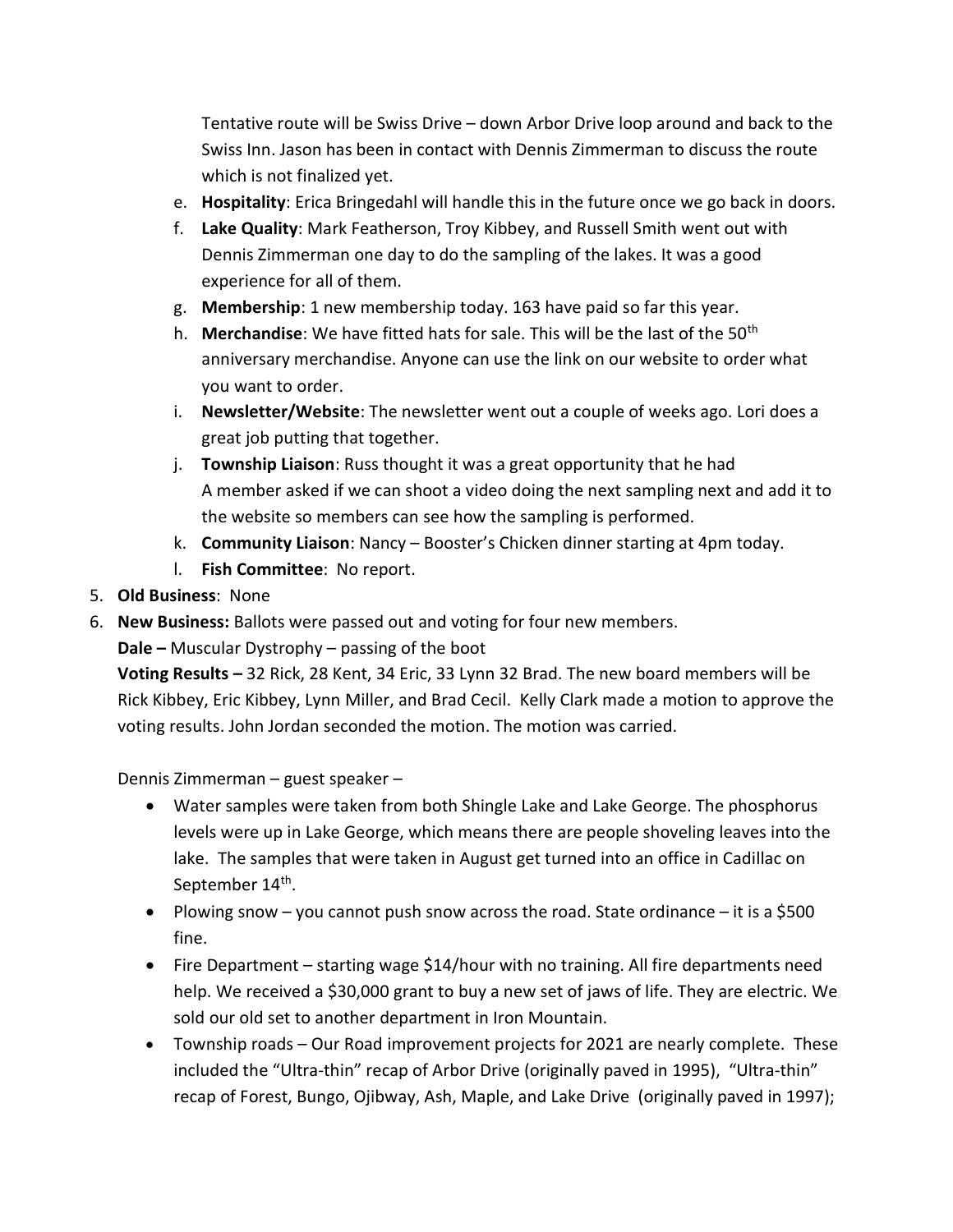Tree and Stump removal to clear a working right-of-way on Old State Ave, between Jefferson and Mannsiding (appr. 2 miles); Gravel upgrade on Browns Road (appr. 1 mile) from the Railroad Tracks and Hazel Trail to the East end of Browns. Some tree clearing on Hickory Ave, for appr. 1 mile North of Browns Rd.; To be done later this fall (by private contractor) blading and gravel addition/fill on Lake Drive, Pocahontas, and Cochise, in Canoe Subdivision, North of Bertha Lake. We hope to have 2022 project plans finalized by mid-November, 2021, and this will include that above-mentioned 2 mile stretch of Old State where Asphalt chips or grindings, will be rolled down and sealed, at about 1/3 the cost of paving, and lasting nearly as long.

- Gypsy Moths not a township. They sprayed 20,000 acres; however, we had some hot days so we had two hatches. The spray handled the first hatch. The second hatch was what caused the issues. They second hatch was not sprayed. There might be a possible spray this spring. The spray is not bad for humans or pets.
- School buses will be out on Tuesday. There is a \$500 fine for running past their lights.
- Planning commission looking at two issues: long term rental properties and campers (especially an issue in the White Birch area). One camper is approved, but many in this area want to add multiple campers, etc. They are looking if any ordinances need to be modified.
- Booster's Club euchre night has resumed. The Booster's give away scholarships to high school students and many people may not know this.
- $\bullet$  Traffic golf carts Need to be 16 years of age to drive the cart. Even if you are sitting next to an underage driver, it does not mean they can drive the cart. Carts can be used on streets at 25 mph or less. If the speed limit is higher than 25 mph, golf carts are not allowed and the driver can be fined.

Number of traffic stops and tickets issued – speeding and running stop signs.

- Dennis addressed the concern from the last meeting of the trees making the road too narrow. The Township does not have the money to do this. He recommended that drivers slow down in that area so you don't hit the tree branches.
- Invasive Species Go to the DNR or Eagles websites to look at the species that could be heading our way. In Lake George, Shingle Lake and Bertha Lake, there is an ongoing program for Eurasian Water Milfoil and Curly-leaf Pond Weed. However, there are several new invasive species to be concerned about, and hopefully, to watch for. These include: Hydrilla (not yet in Michigan but in Canada, Indiana, Illinois and Minnesota), European Frog-bit, New Zealand Mud Snail, Parrot Feather (another type of invasive Milfoil), Water Chestnut, and Water Hyacinth. Including terrestrial invaders, there are now appr. 190 invaders in the Great Lakes Basin. For more information, go to either the MDNR or EGLE website, and look for a link to Aquatic Nuisance Species, or, Exotic Species….these site will provide you with great pictures of